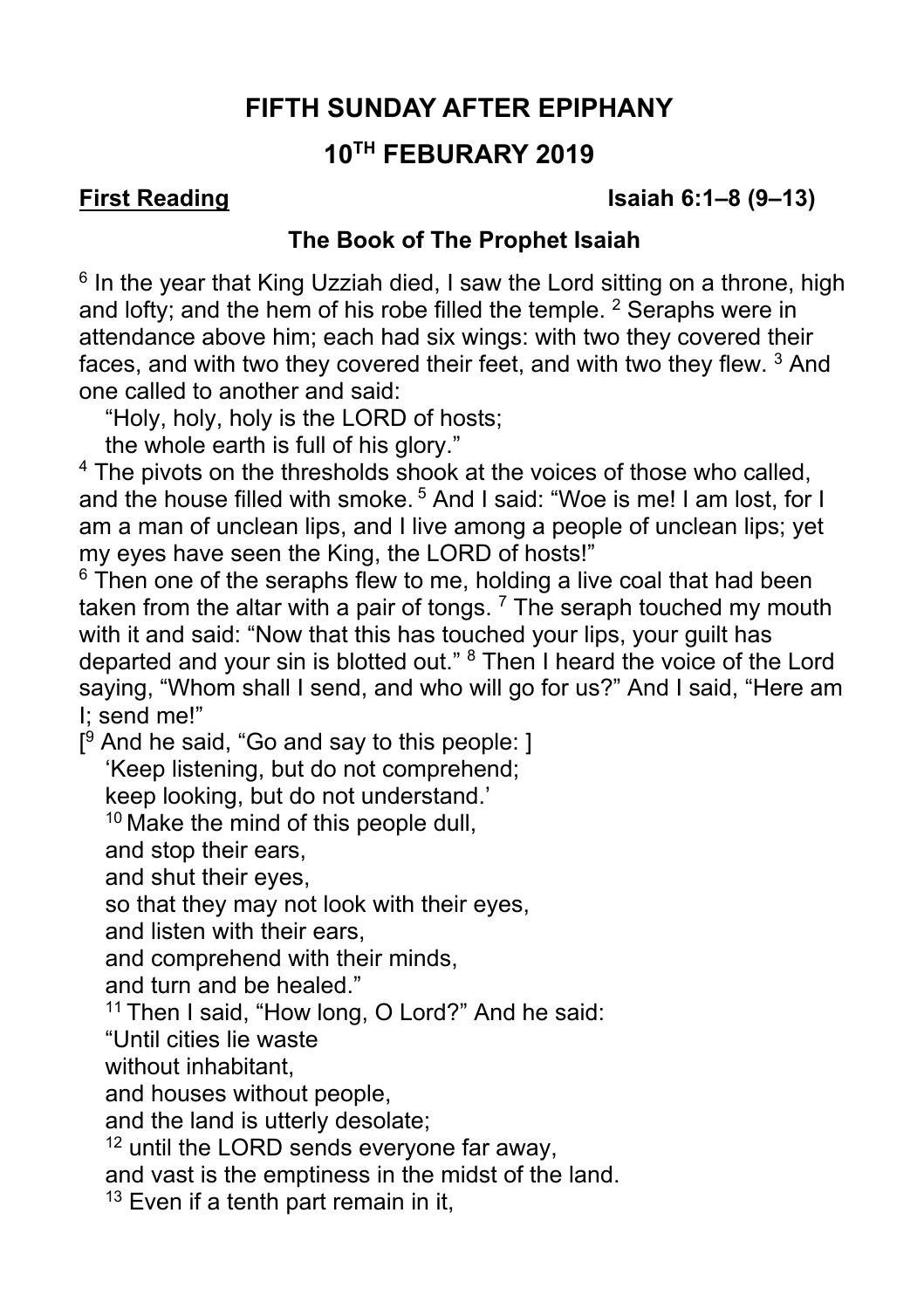it will be burned again, like a terebinth or an oak whose stump remains standing when it is felled." The holy seed is its stump.

Hear the word of the Lord. **Thanks be to God**

### **Psalm 138**

<sup>1</sup>I give you thanks, O LORD, with my whole heart: before the gods I sing your praise;

- 2 I bow down toward your holy temple and give thanks to your name: for your steadfast love and your faithfulness; for you have exalted your name and your word above everything.
- $3$  On the day I called, you answered me: you increased my strength of soul.
- 4 All the kings of the earth shall praise you, O LORD: for they have heard the words of your mouth.
- $5$  They shall sing of the ways of the LORD: for great is the glory of the LORD.
- $6$  For though the LORD is high, he regards the lowly: but the haughty he perceives from far away.
- $7$  Though I walk in the midst of trouble, you preserve me against the wrath of my enemies:

you stretch out your hand, and your right hand delivers me.

<sup>8</sup> The LORD will fulfill his purpose for me: your steadfast love, O LORD, endures forever. Do not forsake the work of your hands.

# **Second Reading 1 Corinthians 15:1–11**

# **The First Epistle of Paul The Apostle to The Corinthians**

<sup>15</sup> Now I would remind you, brothers and sisters, of the good news that I proclaimed to you, which you in turn received, in which also you stand,  $2$  through which also you are being saved, if you hold firmly to the message that I proclaimed to you—unless you have come to believe in vain.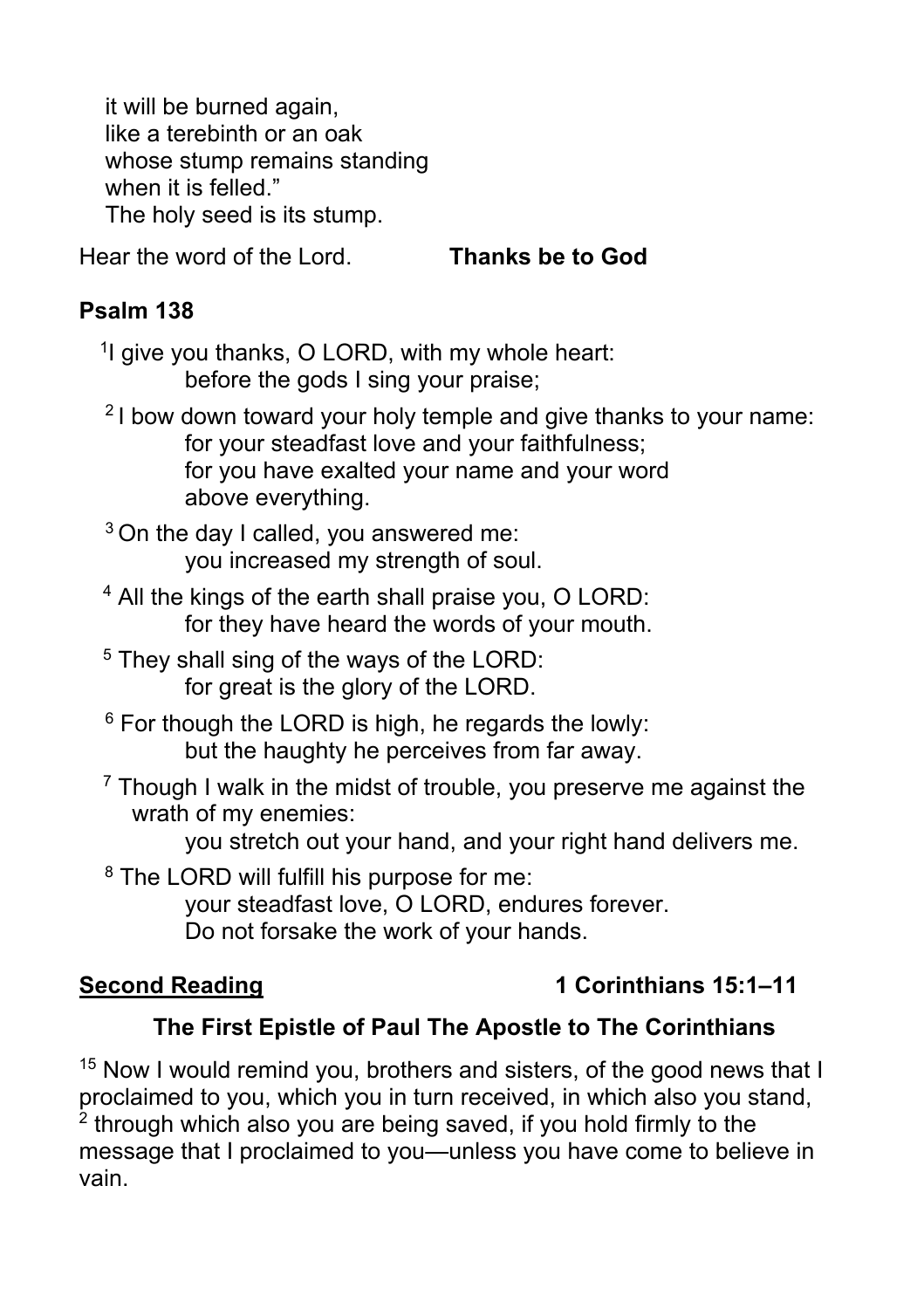<sup>3</sup> For I handed on to you as of first importance what I in turn had received: that Christ died for our sins in accordance with the scriptures, <sup>4</sup> and that he was buried, and that he was raised on the third day in accordance with the scriptures, <sup>5</sup> and that he appeared to Cephas, then to the twelve.  $6$  Then he appeared to more than five hundred brothers and sisters at one time, most of whom are still alive, though some have died.  $7$  Then he appeared to James, then to all the apostles.  $8$  Last of all, as to one untimely born, he appeared also to me.  $9$  For I am the least of the apostles, unfit to be called an apostle, because I persecuted the church of God. <sup>10</sup> But by the grace of God I am what I am, and his grace toward me has not been in vain. On the contrary, I worked harder than any of them though it was not I, but the grace of God that is with me.  $11$  Whether then it was I or they, so we proclaim and so you have come to believe.

Hear the word of the Lord. **Thanks be to God**

**Gospel Luke 5:1–11**

### The Gospel of our Lord Jesus Christ according to Luke **Glory to you Lord Jesus Christ.**

5 Once while Jesus was standing beside the lake of Gennesaret, and the crowd was pressing in on him to hear the word of God, 2 he saw two boats there at the shore of the lake; the fishermen had gone out of them and were washing their nets. 3 He got into one of the boats, the one belonging to Simon, and asked him to put out a little way from the shore. Then he sat down and taught the crowds from the boat. 4 When he had finished speaking, he said to Simon, "Put out into the deep water and let down your nets for a catch." 5 Simon answered, "Master, we have worked all night long but have caught nothing. Yet if you say so, I will let down the nets." 6 When they had done this, they caught so many fish that their nets were beginning to break. 7 So they signaled their partners in the other boat to come and help them. And they came and filled both boats, so that they began to sink. 8 But when Simon Peter saw it, he fell down at Jesus' knees, saying, "Go away from me, Lord, for I am a sinful man!" 9 For he and all who were with him were amazed at the catch of fish that they had taken; 10 and so also were James and John, sons of Zebedee, who were partners with Simon. Then Jesus said to Simon, "Do not be afraid; from now on you will be catching people." 11 When they had brought their boats to shore, they left everything and followed him.

The Gospel of the Lord

## **Praise to you Lord Jesus Christ.**